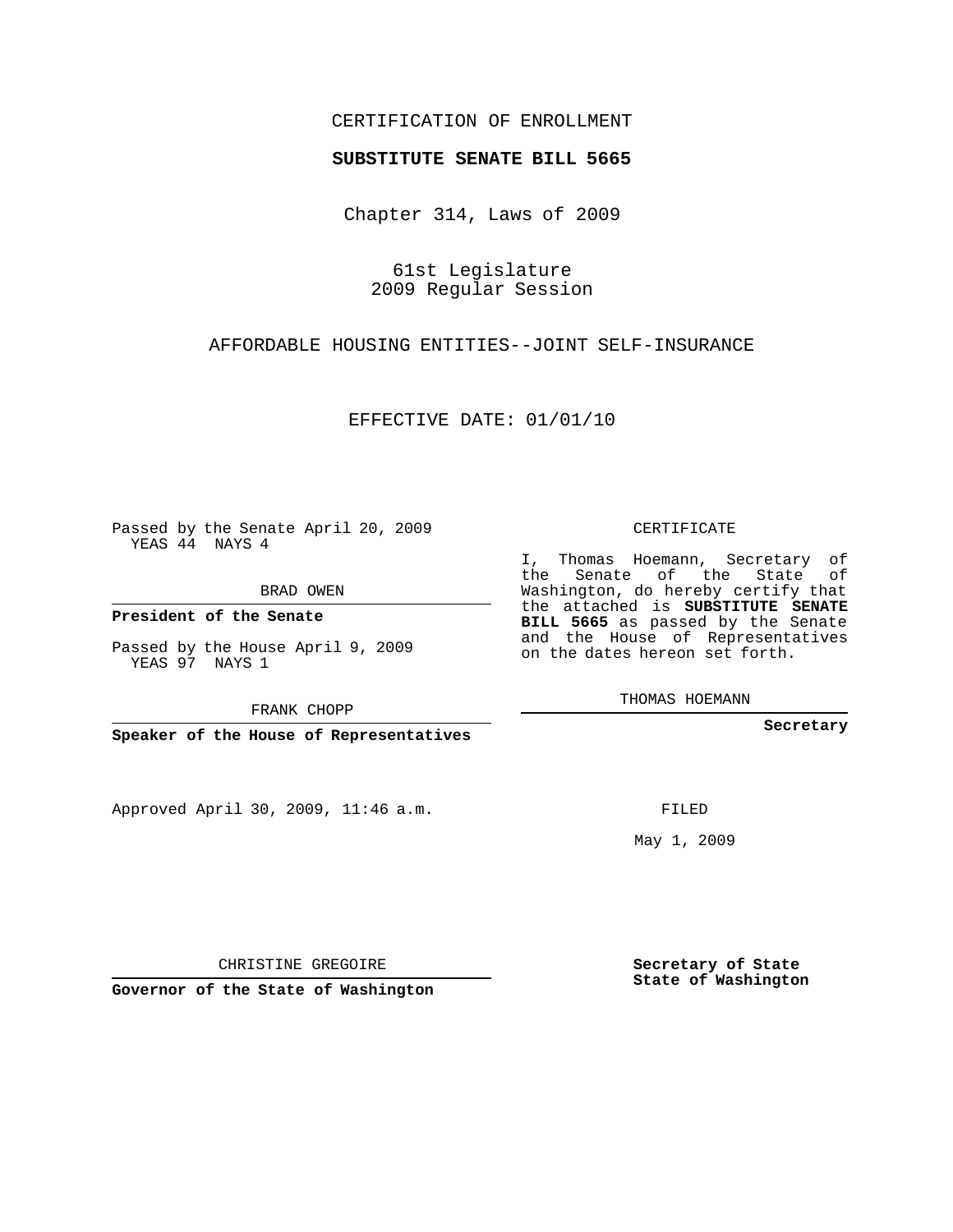# **SUBSTITUTE SENATE BILL 5665** \_\_\_\_\_\_\_\_\_\_\_\_\_\_\_\_\_\_\_\_\_\_\_\_\_\_\_\_\_\_\_\_\_\_\_\_\_\_\_\_\_\_\_\_\_

\_\_\_\_\_\_\_\_\_\_\_\_\_\_\_\_\_\_\_\_\_\_\_\_\_\_\_\_\_\_\_\_\_\_\_\_\_\_\_\_\_\_\_\_\_

AS AMENDED BY THE HOUSE

Passed Legislature - 2009 Regular Session

## **State of Washington 61st Legislature 2009 Regular Session**

**By** Senate Financial Institutions, Housing & Insurance (originally sponsored by Senators Berkey, Benton, Franklin, Parlette, Hobbs, and Shin)

READ FIRST TIME 02/19/09.

 AN ACT Relating to a joint self-insurance program for affordable housing entities; amending RCW 48.01.050; adding a new chapter to Title 48 RCW; prescribing penalties; and providing an effective date.

BE IT ENACTED BY THE LEGISLATURE OF THE STATE OF WASHINGTON:

 NEW SECTION. **Sec. 1.** This chapter is intended to provide authority for two or more affordable housing entities to participate in a joint self-insurance program covering property or liability risks. This chapter provides affordable housing entities with the exclusive source of authority to jointly self-insure property and liability risks, jointly purchase insurance or reinsurance, and to contract for risk management, claims, and administrative services with other affordable housing entities. This chapter must be liberally construed to grant affordable housing entities maximum flexibility in jointly self-insuring to the extent the self-insurance programs are operated in a safe and sound manner. This chapter is intended to require prior approval for the establishment of every joint self-insurance program. In addition, this chapter is intended to require every joint self- insurance program for affordable housing entities established under this chapter to notify the state of the existence of the program and to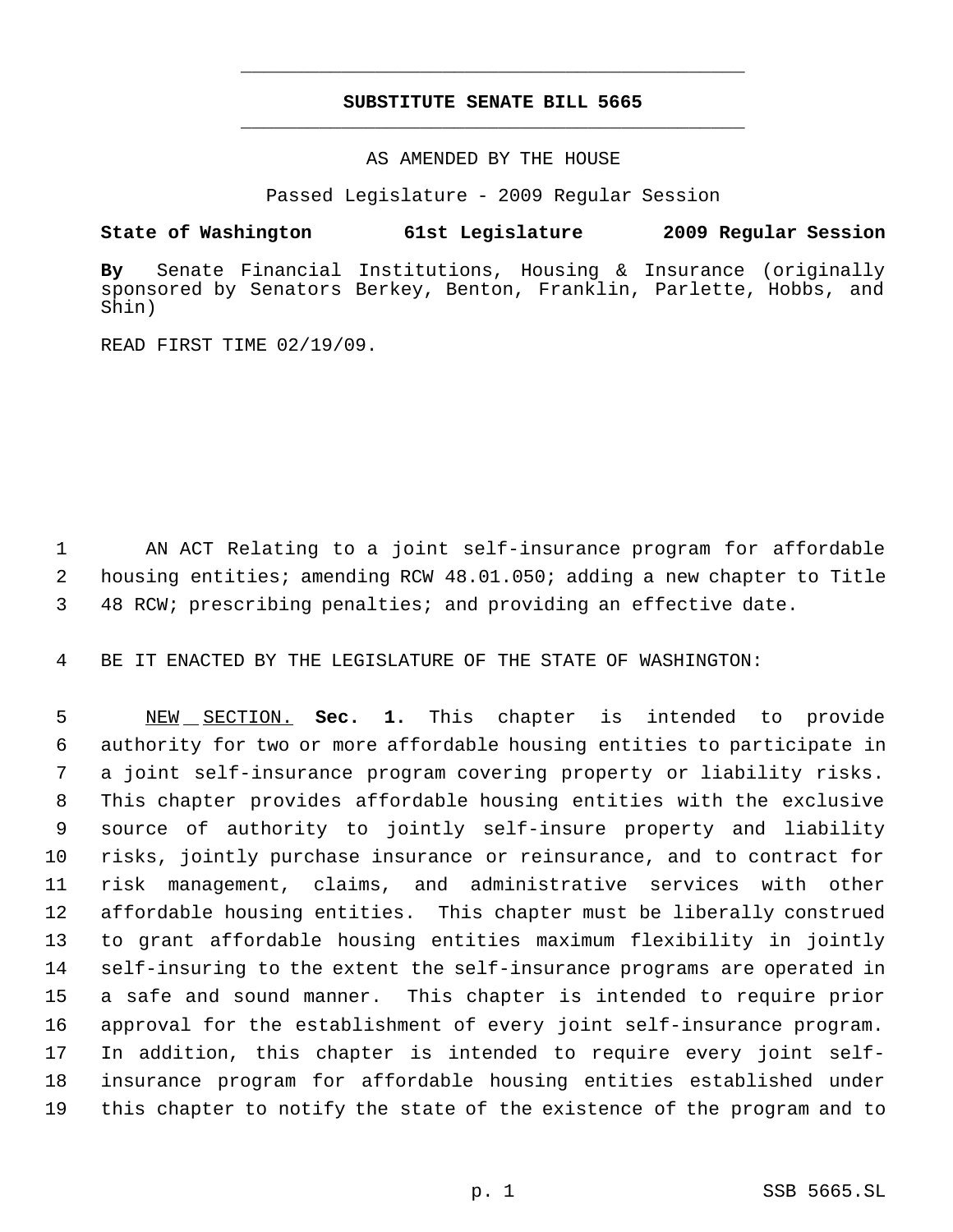comply with the regulatory and statutory standards governing the management and operation of the programs as provided in this chapter. This chapter is not intended to authorize or regulate self-insurance of unemployment compensation under chapter 50.44 RCW or industrial insurance under chapter 51.14 RCW.

 NEW SECTION. **Sec. 2.** The definitions in this section apply throughout this chapter unless the context clearly requires otherwise.

 (1) "Affordable housing" means housing projects in which some of the dwelling units may be purchased or rented on a basis that is affordable to households with an income of eighty percent or less of the county median family income, adjusted for family size.

(2) "Affordable housing entity" means any of the following:

 (a) A housing authority created under the laws of this state or another state and any agency or instrumentality of a housing authority including, but not limited to, a legal entity created to conduct a joint self-insurance program for housing authorities that is operating 17 in accordance with chapter 48.62 RCW;

 (b) A nonprofit corporation, whether organized under the laws of this state or another state, that is engaged in providing affordable housing and is necessary for the completion, management, or operation of a project because of its access to funding sources that are not available to a housing authority, as described in this section; or

 (c) A general or limited partnership or limited liability company, whether organized under the laws of this state or another state, that is engaged in providing affordable housing as defined in this section. A partnership or limited liability company may only be considered an affordable housing entity if a housing authority or nonprofit corporation, as described in this subsection, satisfies any of the following conditions: (i) It has, or has the right to acquire, a financial or ownership interest in the partnership or limited liability company; (ii) it possesses the power to direct management or policies of the partnership or limited liability company; or (iii) it has entered into a contract to lease, manage, or operate the affordable housing owned by the partnership or limited liability company.

 (3) "Property and liability risks" includes the risk of property damage or loss sustained by an affordable housing entity and the risk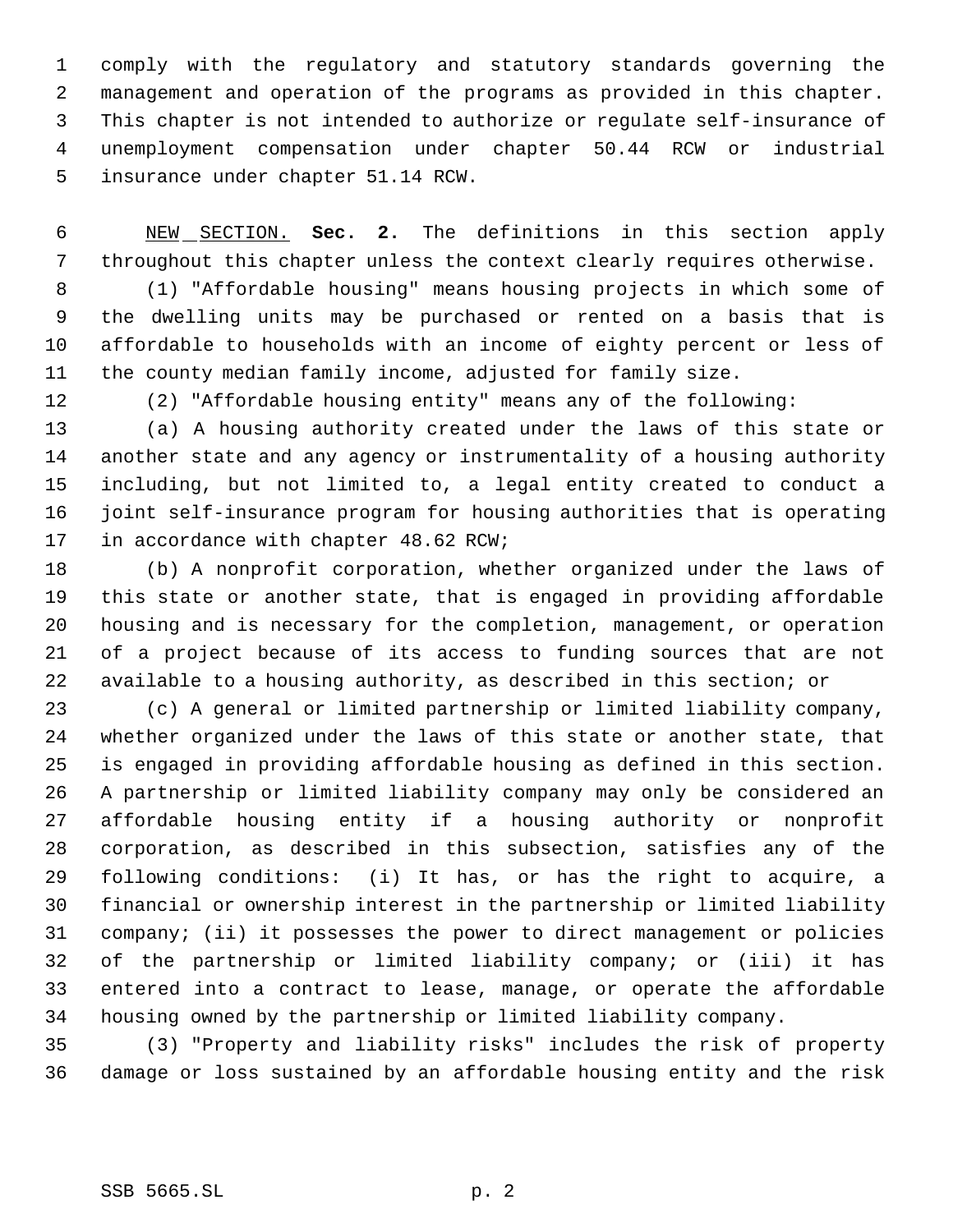of claims arising from the tortious or negligent conduct or any error or omission of the entity, its officers, employees, agents, or volunteers as a result of which a claim may be made against the entity. (4) "Self-insurance" means a formal program of advance funding and management of entity financial exposure to a risk of loss that is not transferred through the purchase of an insurance policy or contract.

 (5) "State risk manager" means the risk manager of the risk management division within the office of financial management.

 NEW SECTION. **Sec. 3.** Prior to the approval of a multistate joint self-insurance program for affordable housing entities, the state risk manager shall adopt rules further clarifying the definitions of "affordable housing" and "affordable housing entity" as defined in section 2 of this act, and the conditions and limitations under which affordable housing entities may participate or be expelled from the joint self-insurance program.

 NEW SECTION. **Sec. 4.** (1) The governing body of an affordable housing entity may join or form a self-insurance program together with one or more other affordable housing entities, and may jointly purchase insurance or reinsurance with one or more other affordable housing entities for property and liability risks only as permitted under this chapter. Affordable housing entities may contract for or hire personnel to provide risk management, claims, and administrative services in accordance with this chapter.

 (2) The agreement to form a joint self-insurance program may include the organization of a separate legal or administrative entity with powers delegated to the entity. The entity may be a nonprofit corporation, limited liability company, partnership, trust, or other form of entity, whether organized under the laws of this state or another state.

 (3) If provided for in the organizational documents, a joint self-insurance program may, in conformance with this chapter:

 (a) Contract or otherwise provide for risk management and loss control services;

 (b) Contract or otherwise provide legal counsel for the defense of claims and other legal services;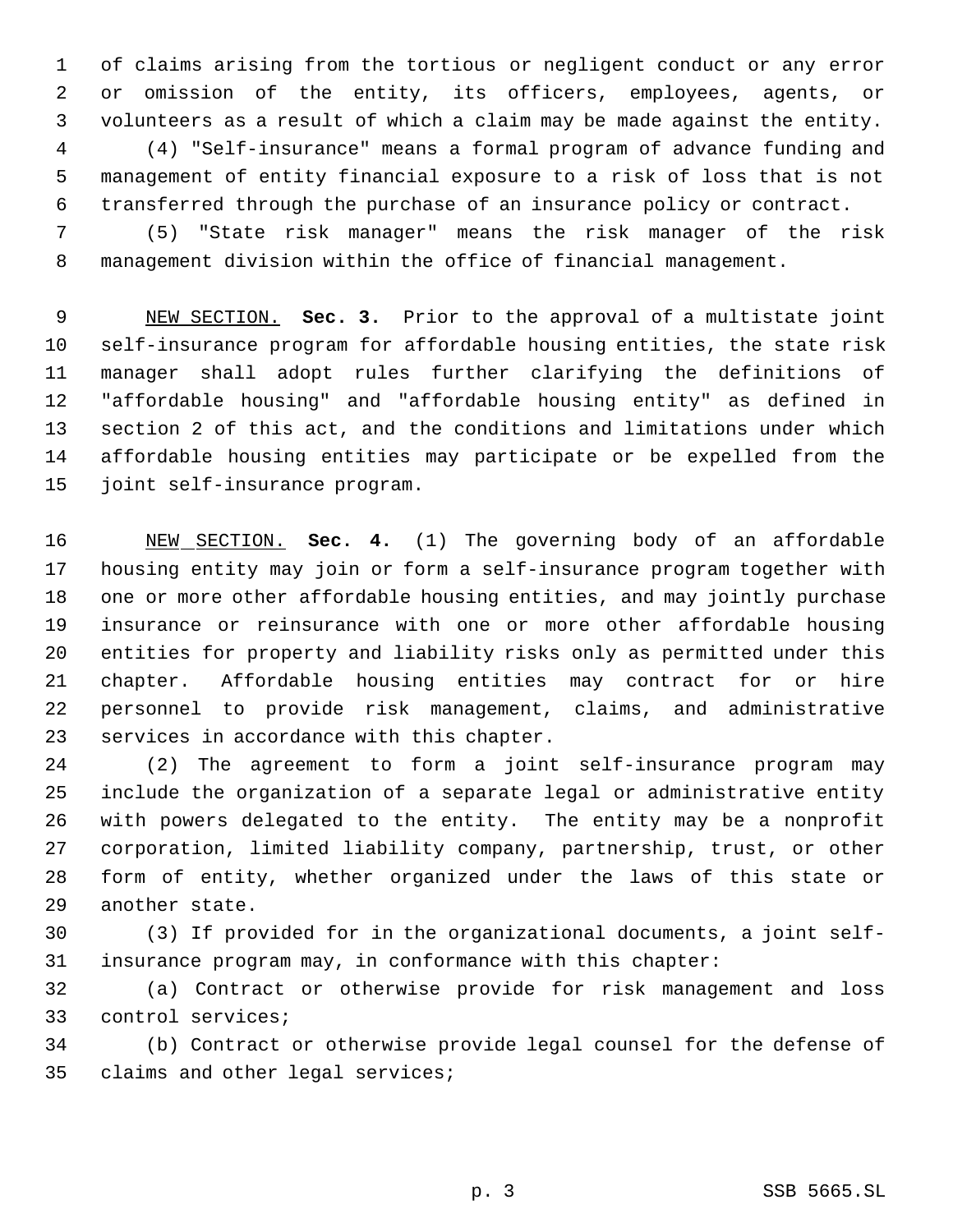(c) Consult with the state insurance commissioner and the state risk manager;

 (d) Jointly purchase insurance and reinsurance coverage in a form and amount as provided for in the organizational documents;

 (e) Obligate the program's participants to pledge revenues or contribute money to secure the obligations or pay the expenses of the program, including the establishment of a reserve or fund for coverage; and

 (f) Possess any other powers and perform all other functions reasonably necessary to carry out the purposes of this chapter.

 (4) Every joint self-insurance program governed by this chapter must appoint the state risk manager as its attorney to receive service of, and upon whom must be served, all legal process issued against the program in this state upon causes of action arising in this state.

 (a) Service upon the state risk manager as attorney constitutes service upon the program. Service upon joint self-insurance programs subject to this chapter may only occur by service upon the state risk manager. At the time of service, the plaintiff shall pay to the state risk manager a fee to be set by the state risk manager, taxable as costs in the action.

 (b) With the initial filing for approval with the state risk manager, each joint self-insurance program must designate by name and address the person to whom the state risk manager must forward legal process that is served upon him or her. The joint self-insurance program may change this person by filing a new designation.

 (c) The appointment of the state risk manager as attorney is irrevocable, binds any successor in interest or to the assets or liabilities of the joint self-insurance program, and remains in effect as long as there is in force in this state any contract made by the joint self-insurance program or liabilities or duties arising from the contract.

 (d) The state risk manager shall keep a record of the day and hour of service upon him or her of all legal process. A copy of the process, by registered mail with return receipt requested, must be sent by the state risk manager to the person designated to receive legal process by the joint self-insurance program in its most recent designation filed with the state risk manager. Proceedings must not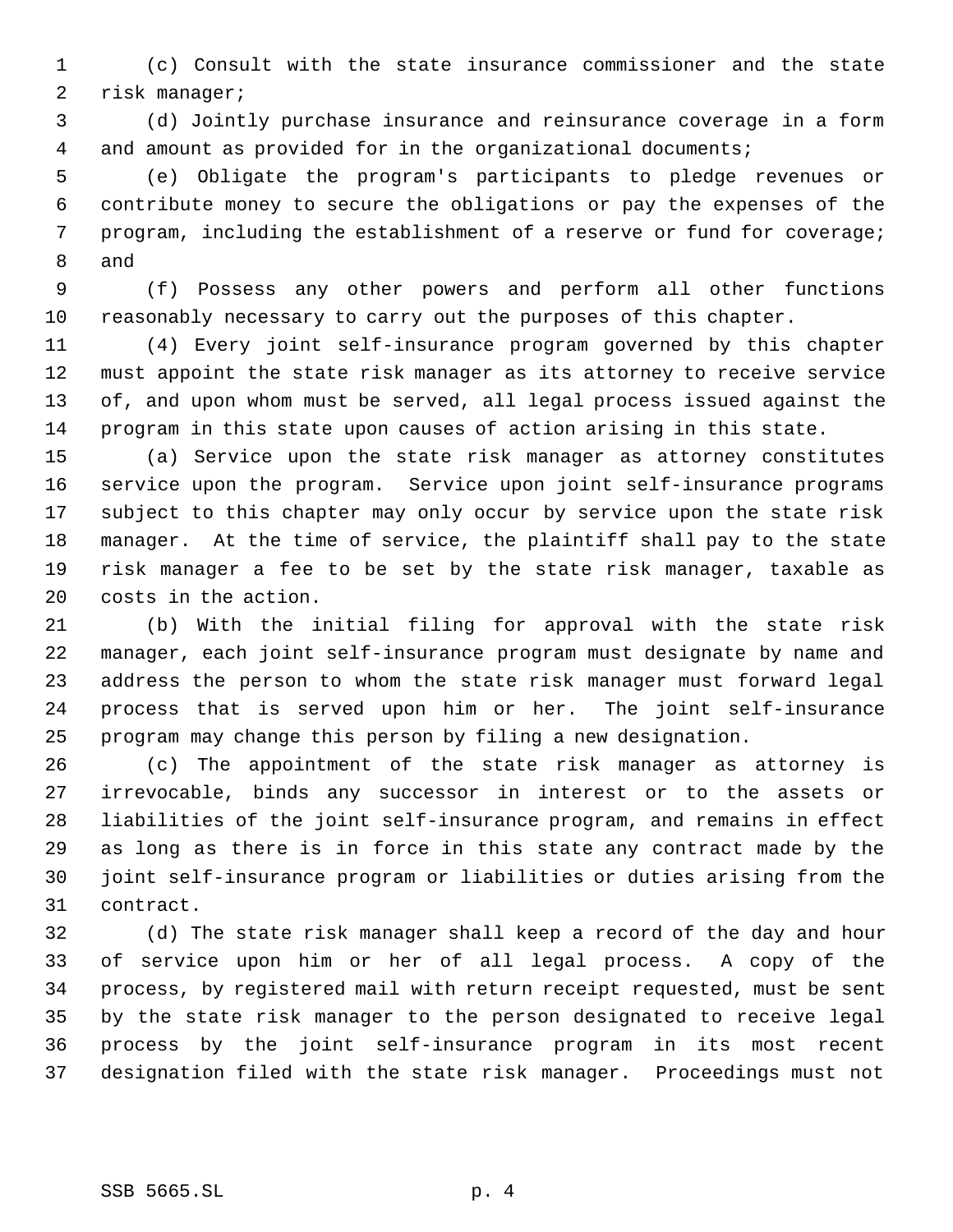commence against the joint self-insurance program, and the program must not be required to appear, plead, or answer, until the expiration of forty days after the date of service upon the state risk manager.

 NEW SECTION. **Sec. 5.** This chapter does not apply to an affordable housing entity that:

(1) Individually self-insures for property and liability risks; or

 (2) Participates in a risk pooling arrangement, including a risk retention group or a risk purchasing group, regulated under chapter 48.92 RCW, or is a captive insurer authorized in its state of domicile.

 NEW SECTION. **Sec. 6.** The state risk manager shall adopt rules governing the management and operation of joint self-insurance programs for affordable housing entities that cover property or liability risks. All rules must be appropriate for the type of program and class of risk covered. The state risk manager's rules must include:

 (1) Standards for the management, operation, and solvency of joint self-insurance programs, including the necessity and frequency of actuarial analyses and claims audits;

18 (2) Standards for claims management procedures;

 (3) Standards for contracts between joint self-insurance programs and private businesses, including standards for contracts between third-party administrators and programs; and

 (4) Standards that preclude housing authorities or other public entities participating in the joint self-insurance program from subsidizing, regardless of the form of subsidy, affordable housing entities that are not housing authorities or public entities. These standards do not apply to the consideration attributable to the ownership interest of a housing authority or public entity in a separate legal or administrative entity organized with respect to the program.

 NEW SECTION. **Sec. 7.** Before the establishment of a joint self- insurance program covering property or liability risks by affordable housing entities, the entities must obtain the approval of the state risk manager. The entities proposing the creation of a joint self-insurance program requiring prior approval shall submit a plan of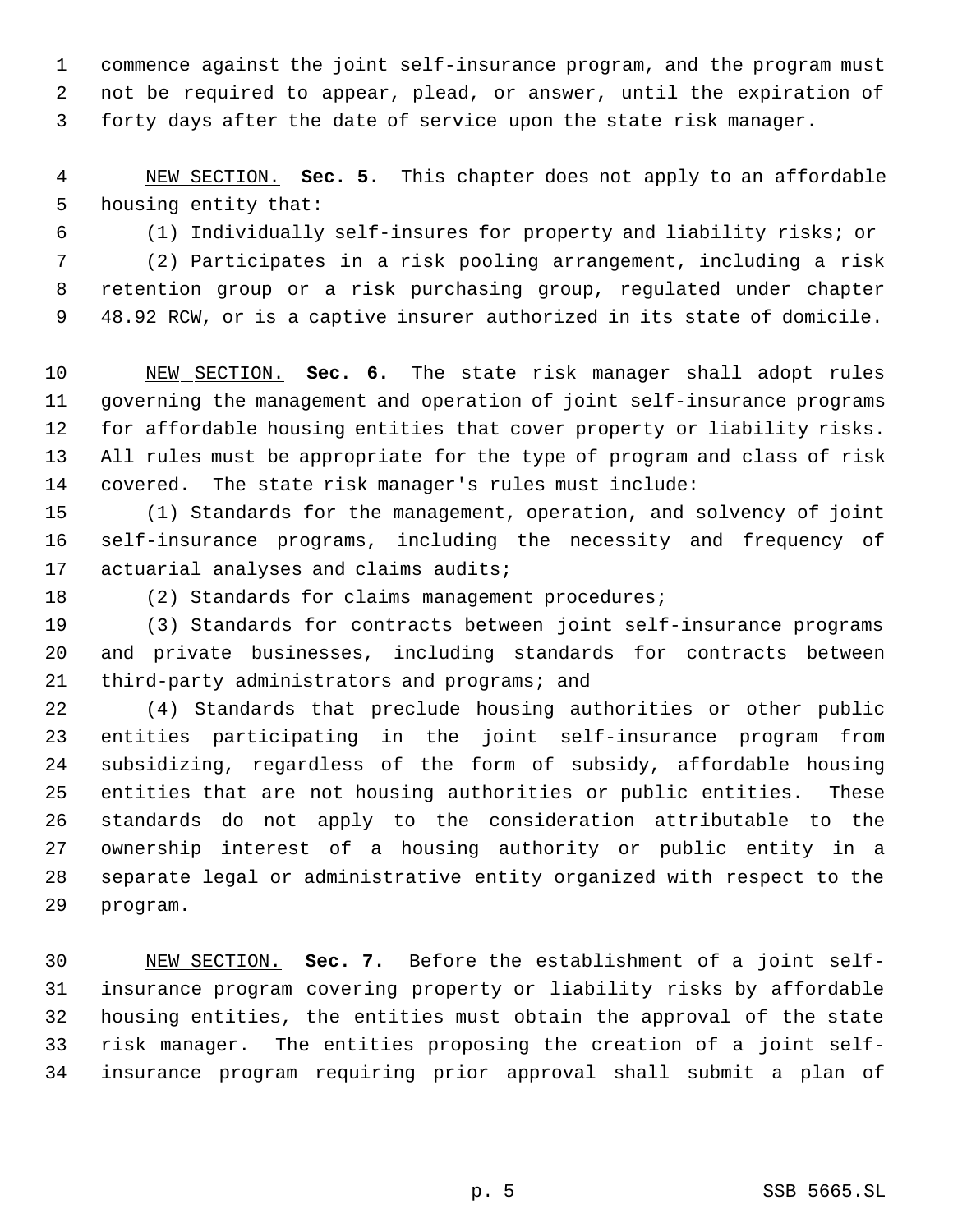management and operation to the state risk manager that provides at least the following information:

 (1) The risk or risks to be covered, including any coverage definitions, terms, conditions, and limitations;

 (2) The amount and method of funding the covered risks, including the initial capital and proposed rates and projected premiums;

7 (3) The proposed claim reserving practices;

 (4) The proposed purchase and maintenance of insurance or reinsurance in excess of the amounts retained by the joint self-insurance program;

 (5) The legal form of the program including, but not limited to, any articles of incorporation, bylaws, charter, or trust agreement or 13 other agreement among the participating entities;

 (6) The agreements with participants in the program defining the 15 responsibilities and benefits of each participant and management;

 (7) The proposed accounting, depositing, and investment practices of the program;

 (8) The proposed time when actuarial analysis will be first 19 conducted and the frequency of future actuarial analysis;

 (9) A designation of the individual to whom service of process must 21 be forwarded by the state risk manager on behalf of the program;

 (10) All contracts between the program and private persons providing risk management, claims, or other administrative services;

 (11) A professional analysis of the feasibility of the creation and maintenance of the program;

 (12) A legal determination of the potential federal and state tax liabilities of the program; and

 (13) Any other information required by rule of the state risk manager that is necessary to determine the probable financial and management success of the program or that is necessary to determine compliance with this chapter.

 NEW SECTION. **Sec. 8.** An affordable housing entity may participate in a joint self-insurance program covering property or liability risks with similar affordable housing entities from other states if the program satisfies the following requirements:

(1) An ownership interest in the program is limited to some or all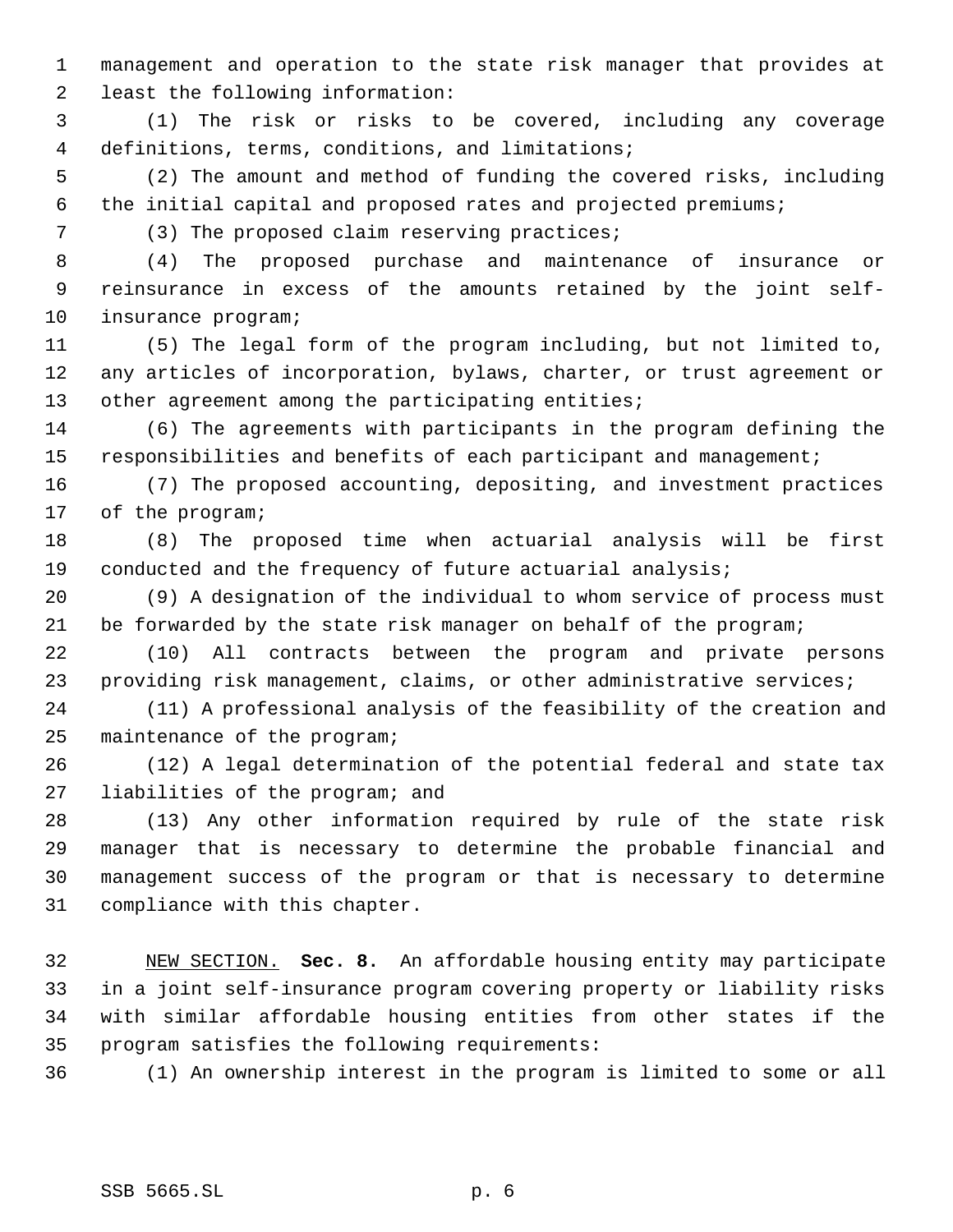of the affordable housing entities of this state and affordable housing entities of other states that are provided insurance by the program;

 (2) The participating affordable housing entities of this state and other states shall elect a board of directors to manage the program, a majority of whom must be affiliated with one or more of the participating affordable housing entities;

 (3) The program must provide coverage through the delivery to each participating affordable housing entity of one or more written policies affecting insurance of covered risks;

 (4) The program must be financed, including the payment of premiums and the contribution of initial capital, in accordance with the plan of management and operation submitted to the state risk manager in 13 accordance with this chapter;

 (5) The financial statements of the program must be audited annually by the certified public accountants for the program, and these audited financial statements must be delivered to the state risk manager not more than one hundred twenty days after the end of each fiscal year of the program;

 (6) The investments of the program must be initiated only with financial institutions or broker-dealers, or both, doing business in those states in which participating affordable housing entities are located, and these investments must be audited annually by the certified public accountants for the program;

 (7) The treasurer of a multistate joint self-insurance program must be designated by resolution of the program and the treasurer must be located in the state of one of the participating entities;

 (8) The participating affordable housing entities may have no contingent liabilities for covered claims, other than liabilities for unpaid premiums, if assets of the program are insufficient to cover the program's liabilities; and

 (9) The program must obtain approval from the state risk manager in accordance with this chapter and must remain in compliance with this chapter, except if provided otherwise under this section.

 NEW SECTION. **Sec. 9.** (1) Within one hundred twenty days of receipt of a plan of management and operation, the state risk manager shall either approve or disapprove of the formation of the joint self-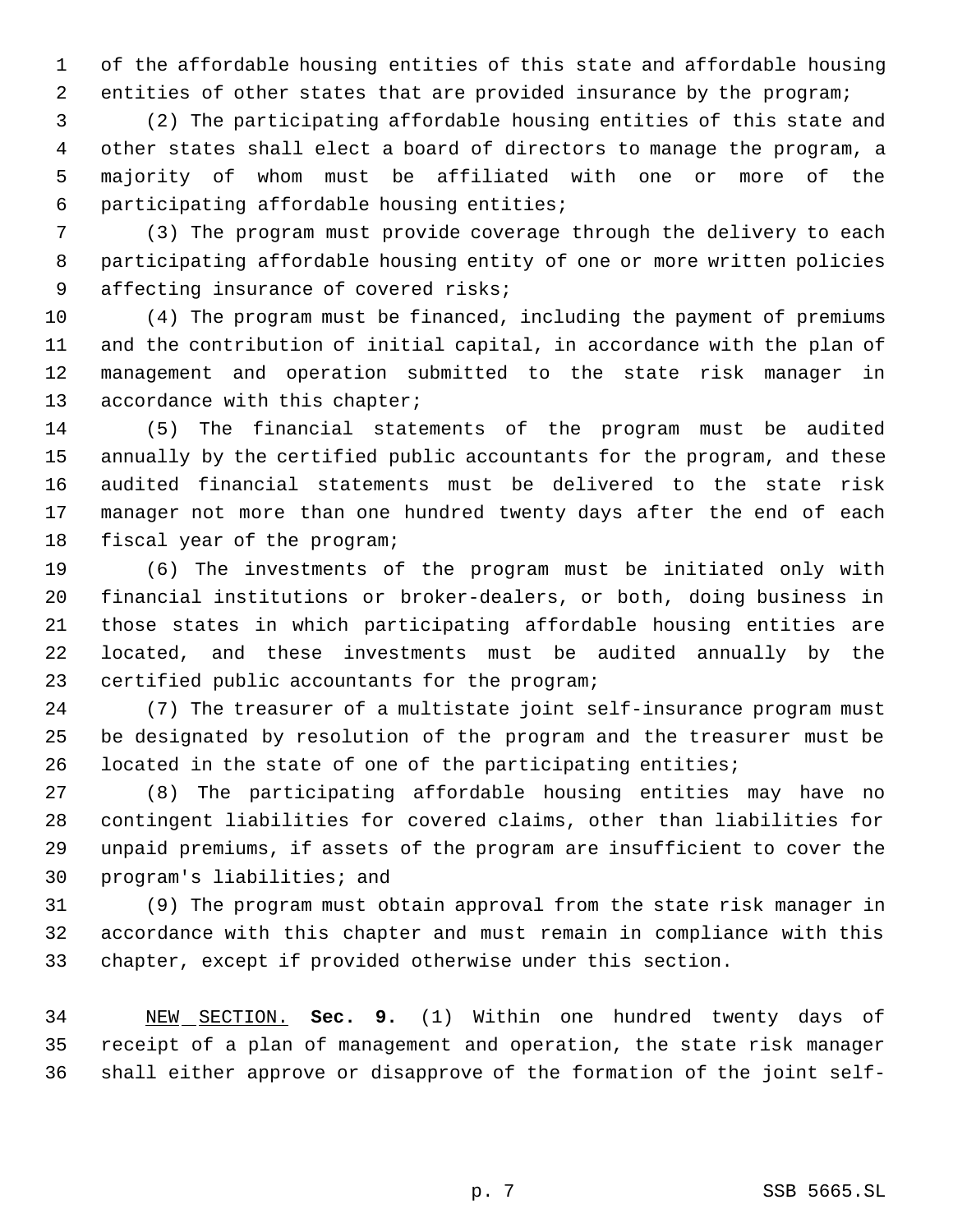insurance program after reviewing the plan to determine whether the proposed program complies with this chapter and all rules adopted in accordance with this chapter.

 (2) If the state risk manager denies a request for approval, the state risk manager shall specify in detail the reasons for denial and the manner in which the program fails to meet the requirements of this chapter or any rules adopted in accordance with this chapter.

 (3) If the state risk manager determines that a joint self- insurance program covering property or liability risks is in violation of this chapter or is operating in an unsafe financial condition, the state risk manager may issue and serve upon the program an order to cease and desist from the violation or practice.

 (a) The state risk manager shall deliver the order to the appropriate entity or entities directly or mail it to the appropriate entity or entities by certified mail with return receipt requested.

 (b) If the program violates the order or has not taken steps to comply with the order after the expiration of twenty days after the cease and desist order has been received by the program, the program is deemed to be operating in violation of this chapter, and the state risk manager shall notify the attorney general of the violation.

 (c) After hearing or with the consent of a program governed under this chapter and in addition to or in lieu of a continuation of the cease and desist order, the state risk manager may levy a fine upon the program in an amount not less than three hundred dollars and not more than ten thousand dollars. The order levying the fine must specify the period within which the fine must be fully paid. The period within which the fines must be paid must not be less than fifteen and no more than thirty days from the date of the order. Upon failure to pay the fine when due, the state risk manager shall request the attorney general to bring a civil action on the state risk manager's behalf to collect the fine. The state risk manager shall pay any fine collected to the state treasurer for the account of the general fund.

 (4) Each joint self-insurance program approved by the state risk manager shall annually file a report with the state risk manager providing:

 (a) Details of any changes in the articles of incorporation, bylaws, charter, or trust agreement or other agreement among the participating affordable housing entities;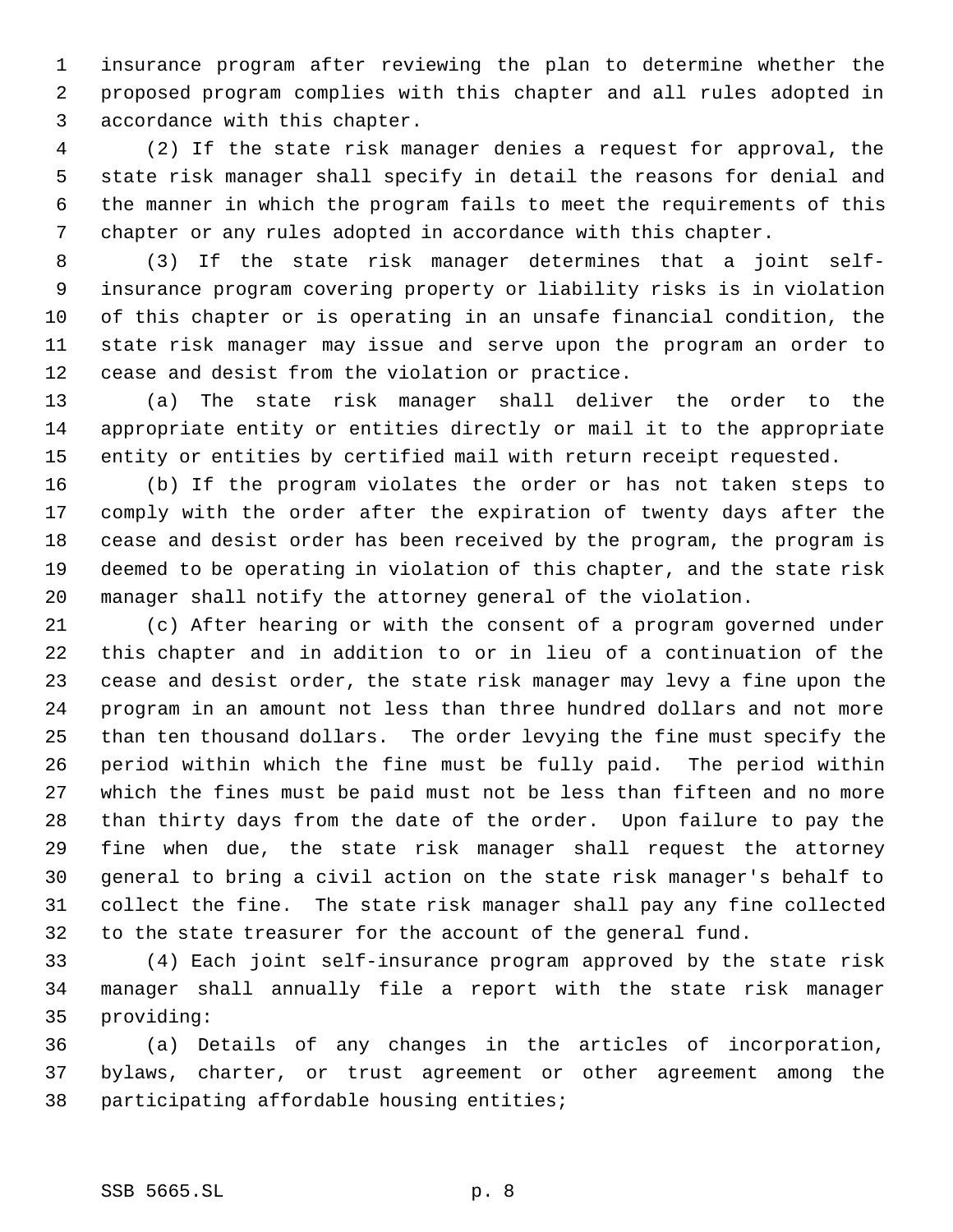- 
- (b) Copies of all the insurance coverage documents;

 (c) A description of the program structure, including participants' retention, program retention, and excess insurance limits and attachment point;

(d) An actuarial analysis;

(e) A list of contractors and service providers;

(f) The financial and loss experience of the program; and

 (g) Other information as required by rule of the state risk manager.

 (5) A joint self-insurance program requiring the state risk manager's approval may not engage in an act or practice that in any respect significantly differs from the management and operation plan that formed the basis for the state risk manager's approval of the program unless the program first notifies the state risk manager in writing and obtains the state risk manager's approval. The state risk manager shall approve or disapprove the proposed change within sixty days of receipt of the notice. If the state risk manager denies a requested change, the state risk manager shall specify in detail the reasons for the denial and the manner in which the program would fail to meet the requirements of this chapter or any rules adopted in accordance with this chapter.

 NEW SECTION. **Sec. 10.** (1) A joint self-insurance program may by resolution of the program designate a person having experience with investments or financial matters as treasurer of the program. The program must require a bond obtained from a surety company in an amount and under the terms and conditions that the program finds will protect against loss arising from mismanagement or malfeasance in investing and managing program funds. The program may pay the premium on the bond.

 (2) All interest and earnings collected on joint self-insurance program funds belong to the program and must be deposited to the program's credit in the proper program account.

 NEW SECTION. **Sec. 11.** (1) An employee or official of a participating affordable housing entity in a joint self-insurance program may not directly or indirectly receive anything of value for services rendered in connection with the operation and management of a self-insurance program other than the salary and benefits provided by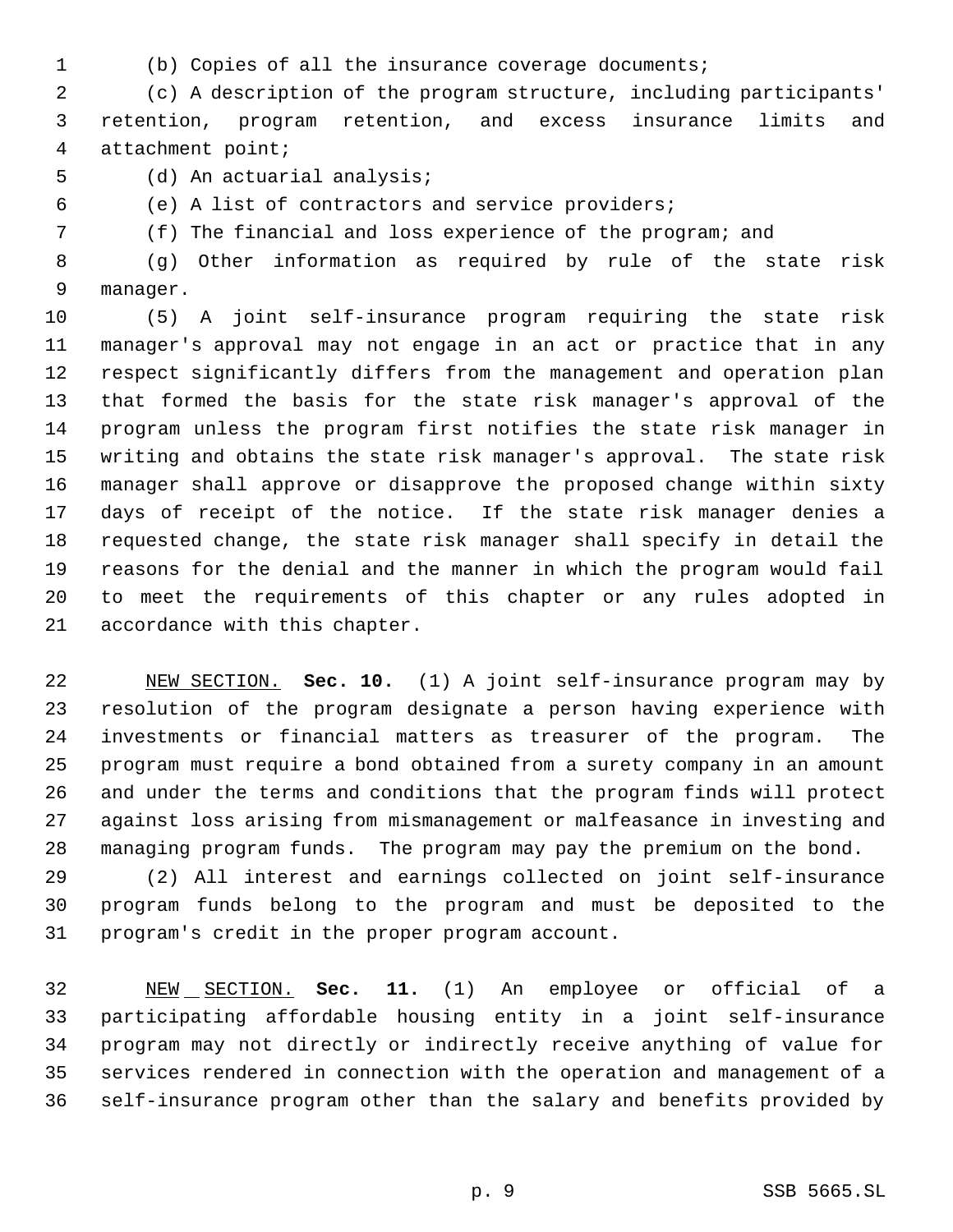his or her employer or the reimbursement of expenses reasonably incurred in furtherance of the operation or management of the program. An employee or official of a participating affordable housing entity in a joint self-insurance program may not accept or solicit anything of value for personal benefit or for the benefit of others under circumstances in which it can be reasonably inferred that the employee's or official's independence of judgment is impaired with respect to the management and operation of the program.

 (2) RCW 48.30.140, 48.30.150, and 48.30.157 apply to the use of insurance producers by a joint self-insurance program.

 NEW SECTION. **Sec. 12.** A joint self-insurance program approved in accordance with this chapter is exempt from insurance premium taxes, fees assessed under chapter 48.02 RCW, chapters 48.32 and 48.32A RCW, business and occupation taxes imposed under chapter 82.04 RCW, and any assigned risk plan or joint underwriting association otherwise required by law. This section does not apply to, and no exemption is provided for, insurance companies issuing policies to cover program risks, and does not apply to or provide an exemption for third-party administrators or insurance producers serving the joint self-insurance program.

 NEW SECTION. **Sec. 13.** (1) The state risk manager shall establish and charge an investigation fee in an amount necessary to cover the costs for the initial review and approval of a joint self-insurance program. The fee must accompany the initial submission of the plan of operation and management.

 (2) The costs of subsequent reviews and investigations must be charged to the joint self-insurance program being reviewed or investigated in accordance with the actual time and expenses incurred in the review or investigation.

 (3) Any program failing to remit its assessment when due is subject to denial of permission to operate or to a cease and desist order until the assessment is paid.

 NEW SECTION. **Sec. 14.** (1) Any person who files reports or furnishes other information required under this title, required by the state risk manager under the authority granted under this title, or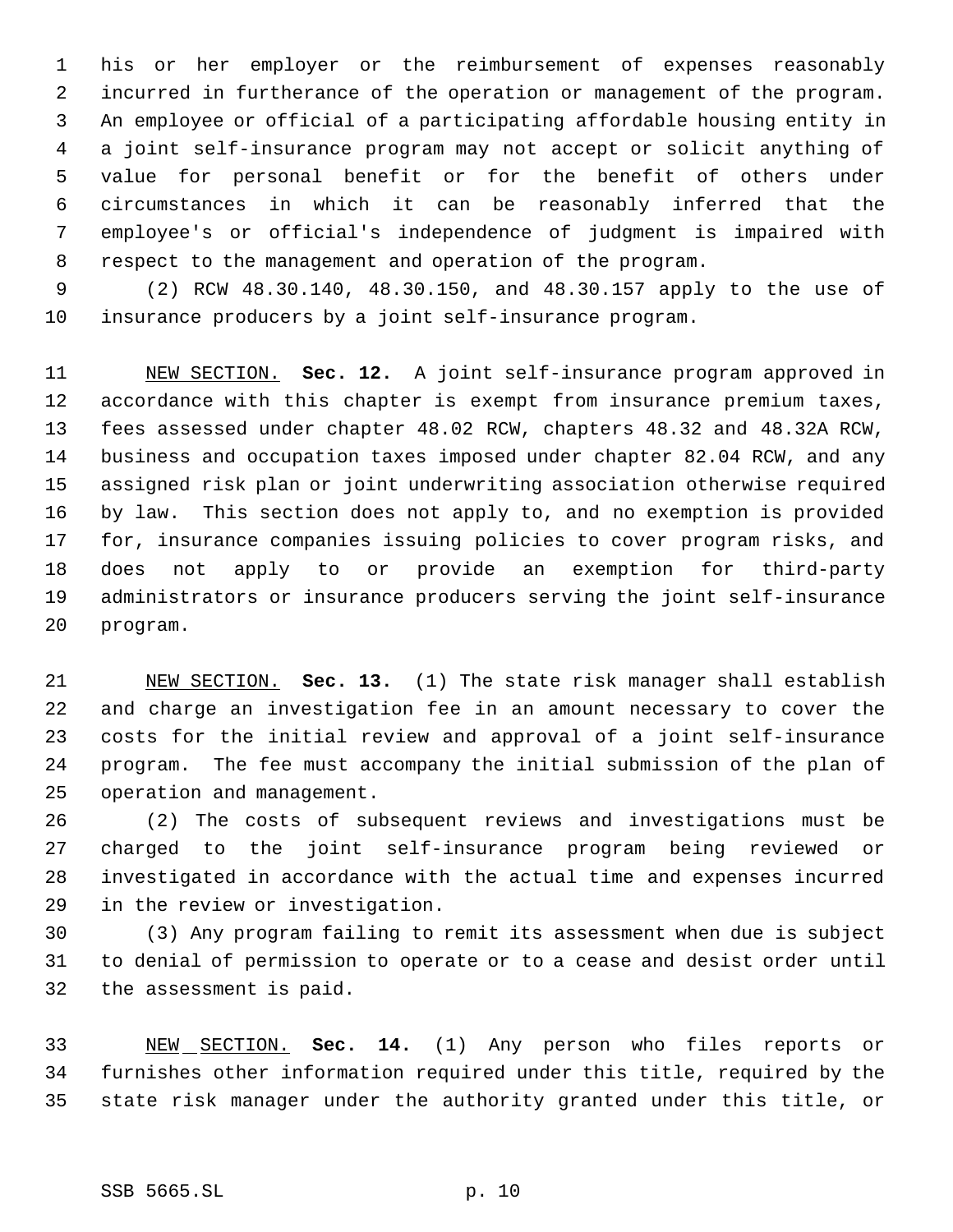which is useful to the state risk manager in the administration of this title, is immune from liability in any civil action or suit arising from the filing of any such report or furnishing such information to the state risk manager, unless actual malice, fraud, or bad faith is shown.

 (2) The state risk manager and his agents and employees are immune from liability in any civil action or suit arising from the publication of any report or bulletins or arising from dissemination of information related to the official activities of the state risk manager unless actual malice, fraud, or bad faith is shown.

 (3) The immunity granted under this section is in addition to any common law or statutory privilege or immunity enjoyed by such person. This section is not intended to abrogate or modify in any way such common law or statutory privilege or immunity.

 NEW SECTION. **Sec. 15.** The state risk manager shall take all steps necessary to implement this chapter on January 1, 2010.

 NEW SECTION. **Sec. 16.** If any provision of this act or its application to any person or circumstance is held invalid, the remainder of the act or the application of the provision to other persons or circumstances is not affected.

NEW SECTION. **Sec. 17.** This act takes effect January 1, 2010.

 NEW SECTION. **Sec. 18.** Sections 1 through 17 of this act constitute a new chapter in Title 48 RCW.

 **Sec. 19.** RCW 48.01.050 and 2003 c 248 s 1 are each amended to read as follows:

 "Insurer" as used in this code includes every person engaged in the business of making contracts of insurance, other than a fraternal benefit society. A reciprocal or interinsurance exchange is an "insurer" as used in this code. Two or more hospitals that join and organize as a mutual corporation pursuant to chapter 24.06 RCW for the purpose of insuring or self-insuring against liability claims, including medical liability, through a contributing trust fund are not an "insurer" under this code. Two or more local governmental entities,